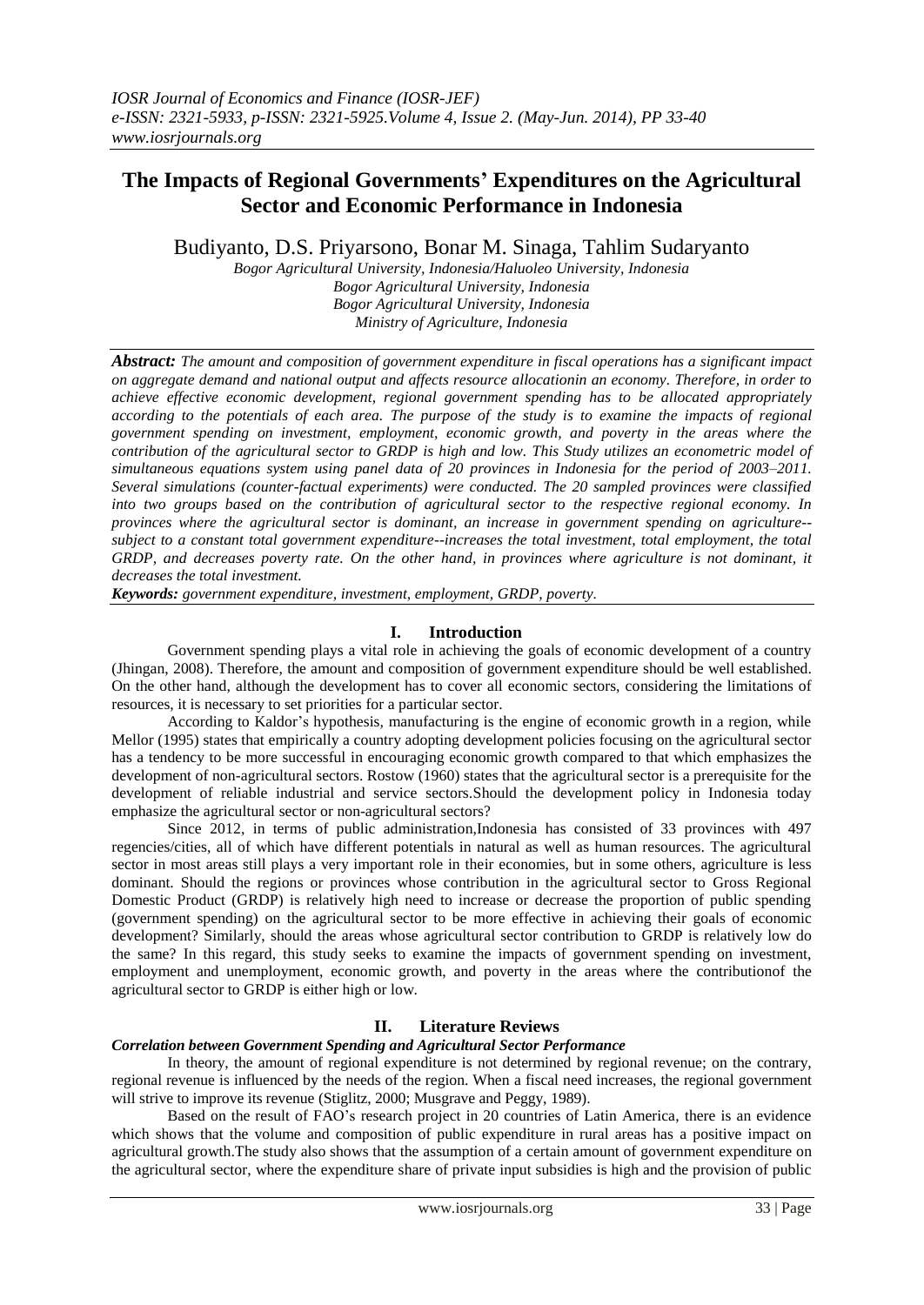goods is low, will have a negative impact on agricultural growth (World Bank, 2009). Lopez and Galinato (2007) find similar results that the positive impact of public spending on rural incomes is highly dependent on the composition of public spending. They estimate that the reallocation of subsidized private properties to provide public goods by 10 percent increases the per capita income of the agricultural sector by 5 percent. In Indonesia, Fugli (2004) identified the determinants of the agricultural growth from 1960 to 2000 and found that from the 1970s to 1980 productivity increased, but since the early 1990s it has tended to level off. Most of the growth in the agricultural sector is determined by the increased use of input.

# *Correlation between Government Spending and Private Investment*

Opinions differ concerning the impact of an increase in government spending on investment. The traditional one states that an increase in government spending causes a crowding-out of private investment. The non-traditional one argues that government spending may stimulate investment (Ahmed and Miller, 2000). Barro (1990) found that high income taxes (taxes used for government spending) caused a reduction in after-tax profits of private investment, resulting in decreased investment, and ultimately it had a negative impact on economic growth. He also found that government spending from the taxes could be allocated to finance unproductive (consumption) services and productive services. Unlike government expenditure on consumption, government spending on productive services has a positive effect on growth. If the growth is the result of the accumulation of private capital, it can exceed the negative effect of high taxes on growth.

If government spending—primarily funded by the loan—increases, the interest rate on the money market will go up due to the increased demand for money. Consequently, private investment will be reduced. Another opinion says that an increase in government spending will lead to further increase in the level of income that can in turn increase private investment, due to an increase in savings as a result of the increase in revenue, which also encourage greater investment**.** In addition, still another opinion says that the increase in government spending will not cause investment to fall if the private agents give discount interest rates on government loans by comparing or considering the expectationof tax rise when they conduct investment, making the government's fiscal policy irrelevant to private investment and output level (Wang, 2005).

According to neoclassical argument, the main focus should be on the subtitusional or complementary correlation between government spending and private investment. A subtitusional hypothesis is derived from the notion that increased government spending on capital goods will increase capital accumulation which exceeds the optimum level, so that investors will reduce their investments in order to maintain the optimum level of capital accumulation in the economy. Thereby, government expenditure on capital goods will crowd out private investment. In contrast, a complementary hypothesis states that government spending on infrastructure and human capital can increase the marginal productivity of private capital, and therefore induce more private investment.

# *Correlation between Government Spending and Labor Absorption*

Labor demand curve shows the inclination of the descending line on labor wages. This is in line with a company production process, where the company will use the optimal amount of labor to achieve corporate objectives, namely gaining a maximum profit. The optimal number of labor utilization is achieved when the value of the marginal physical product of labor is equal to the labor wages which are the marginal cost for one unit of labor. Therefore, the company will adjust the amount of labor used in accordance with the cost (wages) of the labor. If wages increase, the company will reduce the amount of labor used (Branson, 1979).

Theorically, the increased economic growth will increase employment by assuming an increase in investment. However, Indonesia's effort to reduce the amount of open unemployment through the increased economic growth has not brought a significant result. This is because economic growth in recent years tends to be driven by increased consumption, while investment does not increase but decreased. Thus, even though the economy has improved, job creation is very slow (Priyarsono, 2011).

### *Correlation between Government Expenditure and Economic Growth*

In terms of aggregate supply, regional economic growth is based on the approach to aggregate production function which is the function of technology, capital (physical and financial capital) and labor. Based on the theory of endogenous growth (Todaro, 2000), output growth is affected by technology, capital and human capital that are integrated with science.

Actually, there is still a debate on public spending (government spending) in relation with economic growth--whether public expenditure determines economic growth or economic development results in the expansion of government spending. Famous economists Wagner dan Keynes have different opinions on this issue. Adolf Wagner, well-known for his Wagner's Law, is probably the first scholar to recognize a positive correlation between economic growth and the growth of government activities. One of the interpretations of the law is an increase in economic activity will lead to an increase in the activity of the government, as a result of an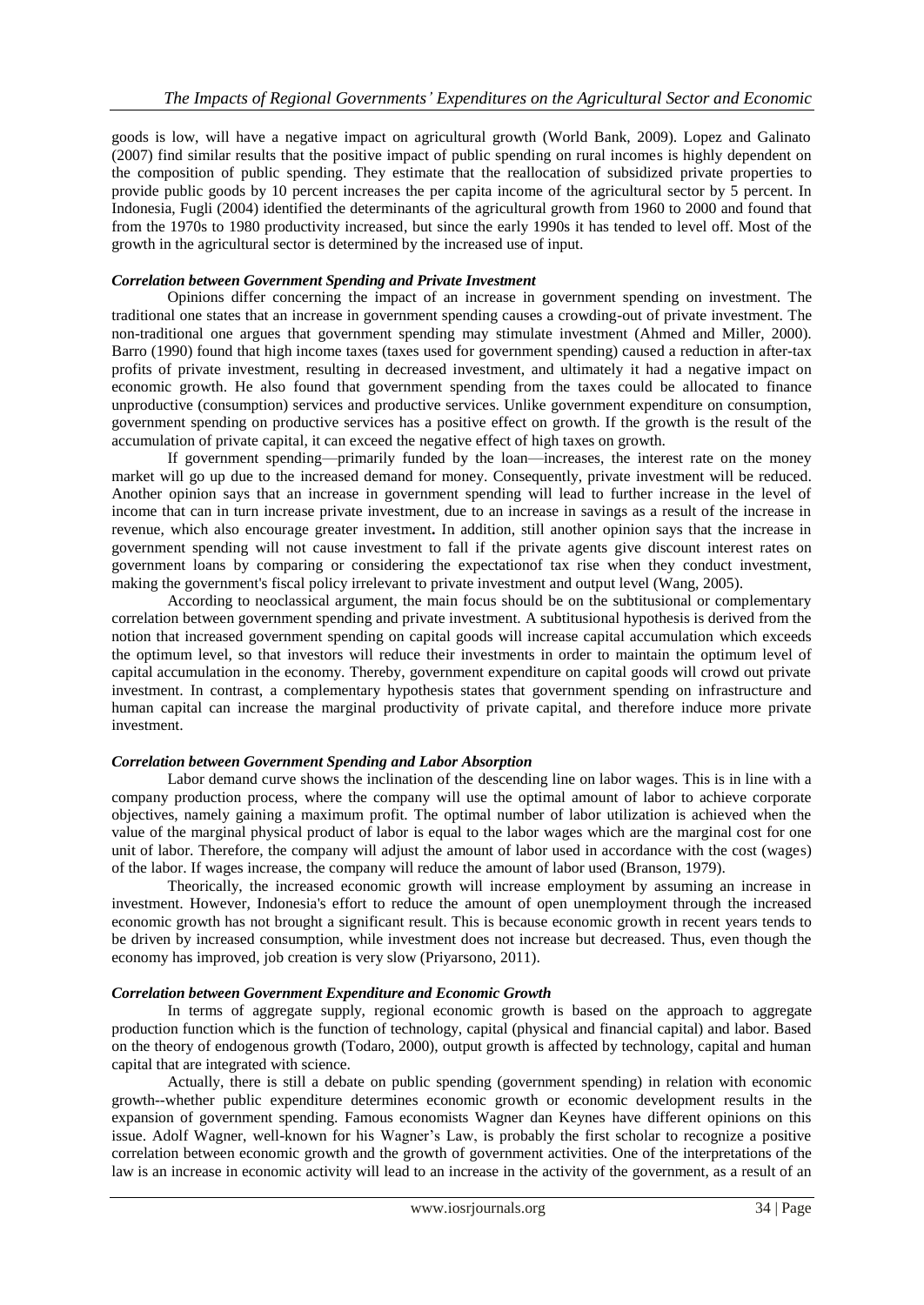increase in public expenditure. Implicitly, it can be concluded that public expenditure can be treated as an outcome or endogenous factor of economic growth. Keynes considers public spending as exogenous factor that can be used as a policy instrument to stimulate economic growth (Liu, Hsu, and Younis, 2008).

### *Correlation between Government Spending and Poverty*

Priyarsono (2011) concluded that economic growth effectively reduced poverty in the province of Riau, but at the same time the increased economic growth created a wider income disparity. Meanwhile, Bourguinon (2004) stated that poverty could be reduced not only by economic growth but also by improving income distribution.

The growth in the agricultural sector has been proven to have the ability to reduce poverty in all types of countries. Cross-country estimates indicate that Gross Domestic Product (GDP) growth is fueled by agriculture at least twice more effective in reducing poverty than the GDP growth caused by non-agricultural sectors (World Bank, 2008).

#### **Data**

# **III. Methodology**

This study uses panel data that includefiscal aspects, investment, employment, GRDP, and poverty data in 20 provinces in Indonesia from 2003 to 2011. Sources of the data are Central Bureau of Statistics, Directorate General of Fiscal Balance, Ministry of Finance, and Investment Coordinating Board. The fiscal data is the data accumulation of the realization of fiscal expenditure and government revenue of regencies, cities and provinces. Classification of regional government spending is based on Regulation of the Minister of Internal Affairs of the Republic of Indonesia Number 13 of 2006 on Regional Management Guidelines. The data collected from each province are grouped into two, namely provincial data that have the proportion of GRDP of high and low in the agricultural sector.

### **Data analysis**

To solve the problem, the study uses an econometric model approach to the system of simultaneous equations. Agricultural Sector and economic performance is analyzed by estimation and simulation to predict the impact of an increase in government spending on agricultural and industrial sectors with a reduction in government spending on other sectors. The model is estimated with the method of Two Stage Least Squares (2SLS). Historical simulations are performed in the period 2003-2011.

### **Model**

The model specified to perform the simulation consists of 15 structural equations and 5 identity equations.

Structural equations:

- (1) INVSA<sub>it</sub> = j<sub>0</sub> + j<sub>1</sub> PLSA<sub>it</sub> + j<sub>2</sub> PPL + j<sub>3</sub> TSBR<sub>it</sub> + j<sub>4</sub> LW<sub>it</sub> + j<sub>5</sub> POP<sub>it</sub> + j<sub>6</sub> LINVSA<sub>it</sub> + j<sub>7</sub> D<sub>it</sub> + u<sub>it</sub>
- (2) INVSNA<sub>it</sub> = k<sub>0</sub> + k<sub>1</sub> PLSLL<sub>it</sub> + k<sub>2</sub> TSBR<sub>it</sub> + k<sub>3</sub> POP <sub>it</sub> + k<sub>4</sub> LW<sub>it</sub> + k<sub>5</sub> LINVSNA<sub>it</sub> + k<sub>6</sub> D + u<sub>it</sub>
- (3) TKSA<sub>it</sub> =  $l_0$  +  $l_1$  PINVSA<sub>it</sub> +  $l_2$  UTKAR<sub>it</sub> +  $l_3$  PLSA<sub>it</sub> +  $l_4$  POP<sub>it</sub> +  $l_5$  LTKSA<sub>it</sub> +  $l_6$  D<sub>it</sub> +  $u_{it}$
- (4) TKSIND<sub>it</sub> = m<sub>0</sub> + m<sub>1</sub> INVSNA<sub>it</sub> + m<sub>2</sub> RUTKR<sub>it</sub> + m<sub>3</sub> PLSIND<sub>it</sub> + m<sub>4</sub> POP<sub>it</sub> + M<sub>5</sub> LTKSIND<sub>it</sub> + m<sub>6</sub> D<sub>it</sub> + u<sub>it</sub>
- (5)  $TKSLL_{it} = n_0 + n_1 INVSNA_{it} + n_2 RUTKR_{it} + n_3 PLSLL_{it} + n_4 POP_{it} + n_5 LTKSLL_{it} + n_6 D_{it} + u_{it}$
- (6) NPTS<sub>it</sub> =  $q_0 + q_1$  PLTSNAK<sub>it</sub> +  $q_2$  LATS<sub>it</sub> +  $q_3$  TKSA<sub>it</sub> +  $q_4$  LNPTS<sub>it</sub> +  $q_5$  D<sub>it</sub> +  $u_{it}$
- (7) NPNA $K_{it} = r_0 + r_1$  INVS $A_{it} + r_2$  PLTSNA $K_{it} + r_3$  TKS $A_{it} + r_4$  JTB<sub>it</sub> +  $r_5$  JTU<sub>it</sub> +  $r_6$  LNPNA $K_{it} + r_7$  D<sub>it</sub> +  $u_{it}$
- (8) NPTP<sub>it</sub> =  $s_0 + s_1$  PLTPHUT<sub>it</sub> +  $s_2$  LATP<sub>it</sub> +  $s_3$  TKSA<sub>it</sub> +  $s_4$  LNPTP<sub>it</sub> +  $s_5$  D<sub>it</sub> + u<sub>it</sub>
- (9) NPHUT<sub>it</sub> =  $t_0 + t_1$  PLTPHUT<sub>it</sub> +  $t_2$  LAHUT<sub>it</sub> +  $t_3$  LNPHUT<sub>it</sub> +  $t_4$  D<sub>it</sub> +  $u_{it}$
- (10) NPKAN<sub>it</sub> =  $v_0 + v_1$  INVSA<sub>it</sub> +  $v_2$  PLKAN<sub>it</sub> +  $v_3$  TKSA<sub>it</sub> +  $v_4$ T<sub>it</sub> +  $v_5$  LNPKAN<sub>it</sub> +  $v_6$  D<sub>it</sub> + u<sub>it</sub>
- (11) GRDPIND<sub>it</sub> = w<sub>0</sub> + w<sub>1</sub> INVSNA<sub>it</sub> + w<sub>2</sub> TKSIND<sub>it</sub> + w<sub>3</sub> PLSIND<sub>it</sub> + w<sub>4</sub> LGRDPIND<sub>it</sub> + w<sub>5</sub> D<sub>it</sub> + u<sub>it</sub>
- (12) GRDPL $L_{it} = x_0 + x_1 \text{ INVSNA}_{it} + x_2 \text{ TKSLL}_{it} + x_3 \text{PLSLL}_{it} + x_4 \text{LGRDPLL}_{it} + x_5 \text{D}_{it} + u_{it}$
- (13)  $PPMD_{it} = y_0 + y_1GRDPA_{it} + y_2 TKSA_{it} + y_3PJGUR_{it} + y_4 LIPMD_{it} + y_5 D_{it} + u_{it}$
- (14)  $PPMK_{it} = z_0 + z_1GRDPIND_{it} + z_2GRDPILL_{it} + z_3 POP_{it} + z_4 PJGUR_{it} + z_5 LIPMK_{it} + z_6 D_{it} + u_{it}$
- (15)  $PTMK_{it} = aa_0 + aa_1GRDPA_{it} + aa_2GRDPIND_{it} + aa_3GRDPIL_{it} + aa_4POP_{it} + aa_5 PJGUR_{it} + aa_6 LPTMK_{it} + aa_7 D_{it}$  $+$   $u_{it}$

Identity equations:

- (1)  $TINV_{it} = INVSA_{it} + INVSNA_{it}$
- (2)  $TTK_{it} = TKSA_{it} + TKSIND_{it} + TKSLL_{it}$
- (3)  $JGUR_{it} = STK_{it} TTK_{it}$
- (4)  $TGRDP_{it} = GRDPA_{it} + GRDPIND_{it} + GRDPLL_{it}$
- (5)  $GRDPA_{it} = NPTS_{it} + NPNAK_{it} + NPTP_{it} + NPHUT_{it} + NPKAN_{it}$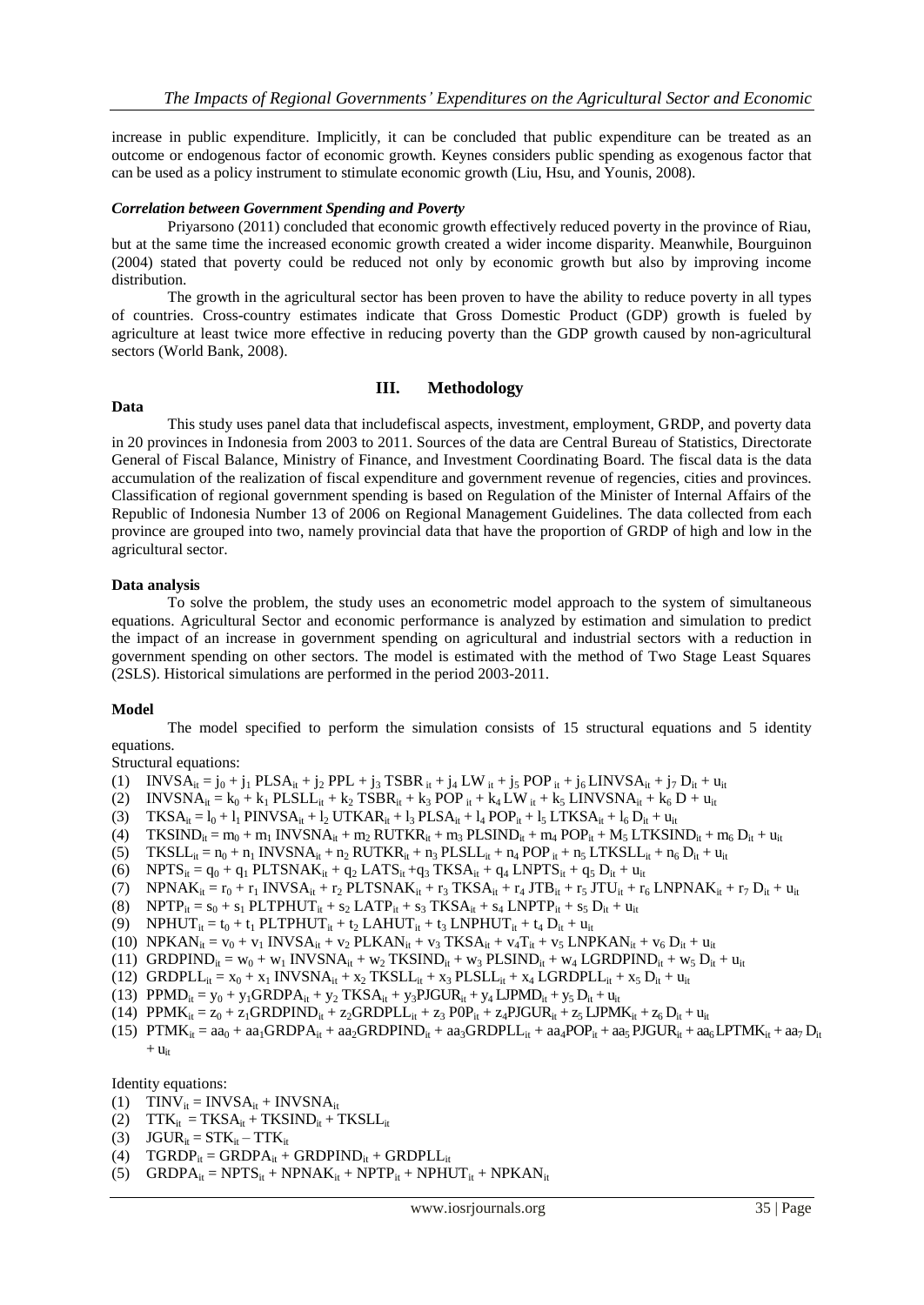where:

INVSA = private investment in the agricultural sector (Rp billion), PLSA = direct expenditure on the agricultural sector (Rp billion), PPL = percentage of direct expenditure to total expenditure (percent), TSBR = real interest rate (percent),  $LW = size$  of the area (thousand  $km^2$ ), POP = total population (million people), LINVSA = private investment in the agricultural sector year t-1 (Rp billion), INVSNA = private investment in the non-agricultural sector (Rp billion),  $PLSLL =$  direct expenditure on other sectors (Rp billion), LINVSNA private investment in the non-agricultural sector year t-1 (Rp billion), TINV = total private investment (Rp billion), TKSA = employment in the agricultural sector (thousand people), TKSIND = employment in the industrial sector (thousand people), TKSLL = employment in other sectors (thousand people), PINVSA = percentage of private investment in the agricultural sector to total investment (percent), UTKAR = labor wages in the agricultural sector (Rp thousand/month),  $RUTKR$  = average wages of labor (Rp thousand/month),  $LTKSA =$  employment in the agricultural sector year t-1 (thousand people),  $PLSIND =$  direct spending on the industial sector (Rp billion), LTKSIND = employment in the non-agricultural sector year t-1 (thousand people), LTKSLL = employment other sectors in year t-1 (thousand people),  $TTK = total$  employment (thousand inhabitants),  $JGUR =$  number of unemployed people (thousand people),  $STK =$  labor supply (thousand people),  $NPTS =$  production value of sub-sector of the seasonal crops  $(Rp \text{ billion})$ , PLTSNAK = direct expenditure on the sub-sectors of crops and livestock (Rp billion), LATS = size of seasonal crops (thousand hectares) , LNPTS  $=$  production value of sub-sector of the seasonal crops in year t-1 (Rp billion), NPNAK  $=$  production value of sub-sector of the livestock (Rp billion),  $JTB$  = number of large livestock (thousand heads),  $JTU$  = number of poultry (thousand birds), LNPNAK = production value of sub-sector of the livestock year t-1 ( Rp billion),  $NPTP$  = production value of sub-sector of the estate (Rp billion), PLTPHUT = direct expenditure on the sub– sector of the estate and forestry (Rp billion), LATP = real estate area (thousand hectares), LNPTP = production value of sub-sector of the estate year t-1 (Rp billion), NPHUT = production value of the forestry sub-sector of (Rp billion), LAHUT = size of forest area (thousand hectares), LNPHUT = production value of the forestry subsector year t-1 (Rp billion), NPKAN = production value of the fishery sub-sector (Rp billion). PLKAN = direct expenditures on the fishery sub-sector (Rp billion), LNPKAN = production value of the fishery sub-sector year t-1 (Rp billion),  $T =$  technology (time trend), GRDPIND = GRDP of the industrial sector (Rp billion), LGRDPIND = GRDP of the industrial sector year t-1 (Rp billion), GRDPLL = GRDP of other sectors (Rp billion), LGRDPLL = GRDP of other sectors year t-1 (Rp billion), GRDPA = the GRDP of the agriculture sector (Rp billion), TGRDP = total gross regional domestic product (Rp billion), PPMD = percentage of rural poor population (people), PPMK = percentage of urban poor population (people), PTPM = percentage of total poor population (people), PJGUR = percentage of unemployed people to the total labor force (percent), LPPMD = percentage of rural poor population t-1 (people), LPPMK = percentage of urban poor population t-1 (people), LPTPM = percentage of the total poor population t-1 (people),  $D =$  dummy variable for the region whose GRDP in the agricultural sector is high and low,  $u =$  error component.

Simulations of an increase in regional government spending on agricultural sector by 100 percent is based on the fact that the countries that successfully undergo a transformation, that is, when agriculture still contributed greatly to their GDP, public spending on the agricultural sector of these countries was about 10 percent of total public spending in 1980 (World Bank, 2008). Meanwhile, an increase in regional government spending on agriculture by 100 percent is based on that GRDP ofthe industrial sector in the agricultural sector is relatively high, but regional government spending on the industrial sector is an average of less than one percent, both in the areas where the contribution of the agricultural sector to GRDP is high and low.

# **IV. Results And Discussion**

# *Regional Government Expenditures*

The average proportion of direct spending in the areas where the contribution of the agricultural sector to GRDP is low is not significantly different from GRDP areas of the high agricultural sector. The average proportion of government spending on agriculture in the areas where the contribution of the agricultural sector to GRDP is high is higher than in the areas where the contribution of the agricultural sector to GRDP is low. However, in all the regions, the average proportion of government spending on the agricultural sector is relatively small (about 4-5 percent), both the proportion of total government expenditure and the direct expenditure.The average proportion of government spending on the industrial sector, in the areas where the contribution of the agricultural sector to GRDP is low is relatively small, not significantly different from the areas where the contribution of the agricultural sector to GRDP is low. This implies that there is no area that has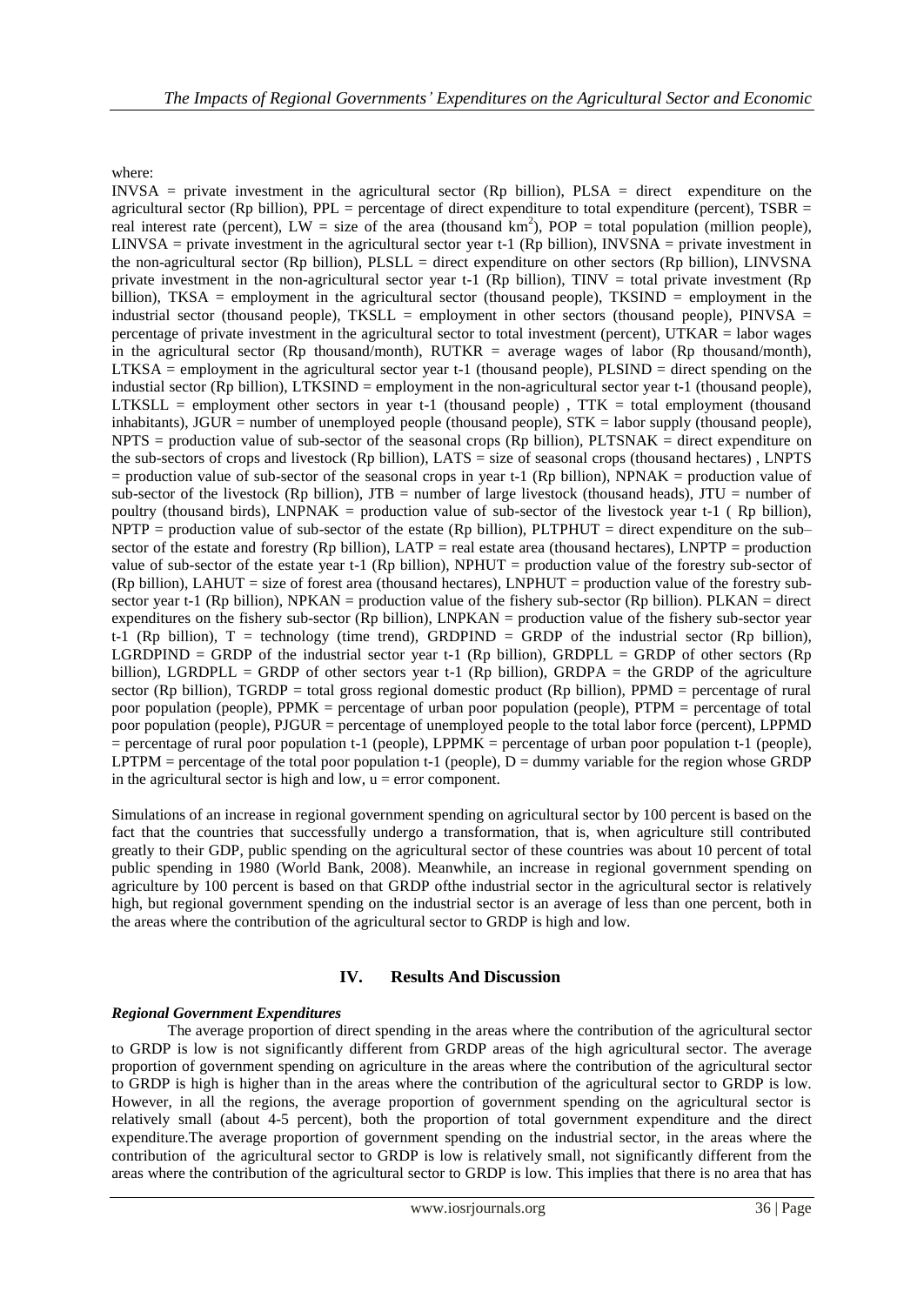a priority of development program in agricultural or industrial development, and it is basically the allocation equity of expenditures for all sectors.

### **Private investment**

Investment in agricultural sector in the areas where the contribution of the agricultural sector to GRDP is high is higher than in the areas where the contributionof the agricultural sector to GRDP is low. Therefore, the areas where the contribution of the agricultural sector to GRDP is high should concentrate more on the agricultural sector development program, by increasing government spending on the agricultural sector and providing various facilities (incentives) as well as the facilities to attract investors.

### **Employment and Unemployment**

On the average, job supply, labor absorption and unemployment in the areas where the contribution of the agricultural sector to GRDP is low is higher than the areas where the contribution of the agricultural sector to GRDP is high. This is a result of a quick transfer in the economic structure from agriculture to industry and services in areas with a large population in Indonesia.

Like urban areas, theareas where the contribution of the agricultural sector to GRDP is low has been undergoing the growth of industrial and service sectors, so the structure of employment supply has shifted from agriculture to industry and other services. The average proportion of employment absorption in the areas where the contribution of the agricultural sector to GRDP is low is lower than in the areas where the contribution of the agricultural sector to GRDP is high, and this is also true with the average proportion of labor absorption in the industrial sector and other sectors.

### *Output or Regional Gross Domestic Product (GRDP)*

On the average, the areas where the contribution of the agricultural sector to GRDP is low is over three times higher than GRDP with high agricultural sector. Almost in all regions, GRDPof the agricultural sector is more contributed by annual crops. Based on the data, each region should really know and understand its potentials, so that the regional government can develop the potentials to increase GRDP to improve the incomes of the population. In this case, the regional government may allocate its spending budget to develop the potentials of the area.

### **Poverty**

The number and proportion of poor people in the areas where the contribution of the agricultural sector to GRDP is low is three times higher compared toin the areas where the contribution of the agricultural sector to GRDP is high. This is due to the population number in the areas where the contribution of the agricultural sector to GRDP is low. It also shows that the development of the industrial sector has not been able to significantly reduce poverty. In the areas where the contribution of the agricultural sector to GRDP is high, the number of people who live in urban areas is more than the areas where the contribution of the agricultural sector to GRDP is high, so the distribution of the urban poor population is larger. In contrast, the average distribution of the poor people in the larger rural area is higher in the areas where the contribution of the agricultural sector to GRDP is high.

### *The impact of increased government spending on the agricultural sector, which deducts spending on other sectors*

The increased government spending on agriculture by 100 percent deducting expenditure on other sectors has an impact on increasing investment and employment in the agricultural sector, which in turn increases the output of the agricultural sector. The increased employment and output in the agricultural sector will result in the percentage of the poor in the rural areas to decline (Table 1).

On the other hand, the reduced government spending on other sectors has brought about the decrease in non-agricultural investment and employment of the industrial sector and other sectors, followed by the decrease in the output, making the percentage of the poor people in urban areas increase. Since the decline in the nonagricultural sector investment is smaller than the increase in the agricultural investment, the total investment still increases. Likewise, since the decline of employment in the industrial sector and other sectors is smaller than the increase of employment in the agricultural sector, the total employment increases and the unemployment decrease.

Due to the decrease in non-agricultural investment and employment, the GRDP of the industrial sector and other sectors decline, but it is smaller than the increase in GRDP of the agricultural sector so that the total Gross Regional Domestic Product increases. Although the percentage of the poor people in urban areas increases as a result of a decrease in employment, and in the GRDP of the industrial sector and other sectors, the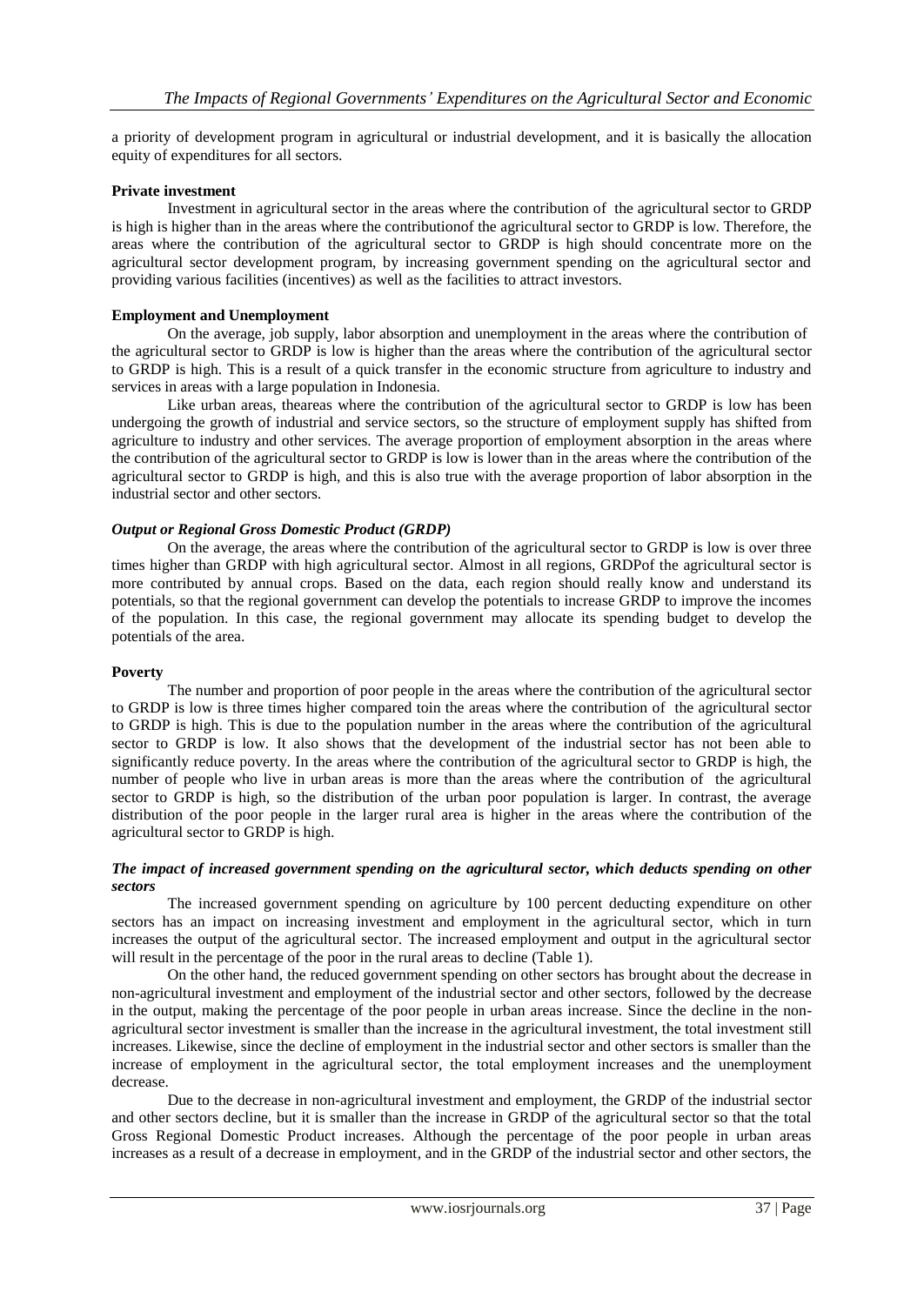increase is smaller than the decrease in the percentage of the poor people in rural areas so that the percentage of the total poor population decreases.

| Table 1 Impact of Increased Public Spending on the agricultural sector by 100 percent, deducting the spending |  |  |
|---------------------------------------------------------------------------------------------------------------|--|--|
| of other Sectors 2003-2011                                                                                    |  |  |

|                              |                                          |                     | <b>Base Value</b> |             | Change $(\%)$ |             |  |  |  |
|------------------------------|------------------------------------------|---------------------|-------------------|-------------|---------------|-------------|--|--|--|
|                              | EndogenVariable                          | Unit                | Agriculture       | Non         | Agriculture   | Non         |  |  |  |
|                              |                                          |                     |                   | Agriculture |               | Agriculture |  |  |  |
| <b>Investment Block</b>      |                                          |                     |                   |             |               |             |  |  |  |
| 1.                           | Investment in agricultural sector        | (Rp billion)        | 267.20            | 251.20      | 58.76         | 77.23       |  |  |  |
| 2.                           | Investment in non-agricultural sector    | (Rp billion)        | 321.10            | 2 475.40    | $-23.95$      | $-8.47$     |  |  |  |
| 3.                           | Total investment                         | (Rp billion)        | 588.20            | 2 726.50    | 13.63         | $-0.58$     |  |  |  |
| <b>Job Oppurtunity Block</b> |                                          |                     |                   |             |               |             |  |  |  |
| 4.                           | Employment in agricultural sector        | (thousand           | 1 1 8 3 . 3 0     | 2418.09     | 27.00         | 16.37       |  |  |  |
|                              |                                          | people)             |                   |             |               |             |  |  |  |
| 5.                           | Employment in industrial sector          | (thousand           | 164.00            | 914.60      | $-0.24$       | $-0.09$     |  |  |  |
|                              |                                          | people)             |                   |             |               |             |  |  |  |
| 6.                           | Employment in other sectors              | (thousand           | 943.00            | 3 007.00    | $-0.48$       | $-0.41$     |  |  |  |
|                              |                                          | people)             |                   |             |               |             |  |  |  |
| 7.                           | Total employment                         | (thousand           | 2 2 9 0.2 0       | 6 340.60    | 13.74         | 6.02        |  |  |  |
|                              |                                          | people)             |                   |             |               |             |  |  |  |
| 8.                           | Number of unemployment                   | (thousand           | 209.00            | 609.30      | $-88.06$      | $-42.68$    |  |  |  |
|                              |                                          | people)             |                   |             |               |             |  |  |  |
|                              |                                          | <b>Output Block</b> |                   |             |               |             |  |  |  |
| 9.                           | <b>Total GRDP</b>                        | (Rp billion)        | 33 981.40         | 107 883.00  | 13.43         | 2.37        |  |  |  |
| 10.                          | GRDP in agriculture                      | (Rp billion)        | 9435.60           | 16 487.20   | 70.58         | 50.47       |  |  |  |
| 11.                          | Production value in seasonal crops       | (Rp billion)        | 3709.10           | 8921.70     | 106.49        | 57.11       |  |  |  |
| 12.                          | Production value in livestock subsector  | (Rp billion)        | 831.60            | 2226.10     | 30.44         | 14.33       |  |  |  |
| 13.                          | Production value in plantation subsector | (Rp billion)        | 3172.10           | 2495.60     | 6.09          | 7.98        |  |  |  |
| 14.                          | Production value in forestry subsector   | (Rp billion)        | 476.40            | 950.90      | 110.62        | 59.41       |  |  |  |
| 15.                          | Production value in fishery subsector    | (Rp billion)        | 1246.50           | 1892.80     | 60.12         | 48.05       |  |  |  |
| 16.                          | GRDP in industrial sector                | (Rp billion)        | 5 0 3 1 .40       | 33 067.90   | $-8.74$       | $-3.62$     |  |  |  |
| 17.                          | GRDP in other sectors                    | (Rp billion)        | 19 514.40         | 58 327.60   | $-8.49$       | $-7.82$     |  |  |  |
| <b>Poverty Block</b>         |                                          |                     |                   |             |               |             |  |  |  |
| 18.                          | Percentage of rural poor population      | (percent)           | 15.35             | 22.90       | $-30.98$      | $-36.13$    |  |  |  |
| 19.                          | Percentage of urban poor population      | (percent)           | 13.29             | 12.07       | 2.39          | 5.05        |  |  |  |
| 20.                          | Percentage of total poor population      | (percent)           | 14.98             | 17.79       | $-25.78$      | $-28.57$    |  |  |  |

This phenomenon occurs in theare as where the contribution of the agricultural sector to GRDP is high, which is slightly different from what happens in the areas where the contribution of the agricultural sector to GRDP is low. The increased government spending on the agricultural sector, which subtractes the spending on other sectors leads to the increased investment in the agricultural sector but greatly decreased investment in nonagricultural sectors, so that the total coming-in investment in the area declines. The decrease in the total private investment does not lower the total GRDP. Furthermore, the impact of this scenario on the total decline in poverty is even higher than in the GRDP areas of the high agricultural sector. Probably, this is due to the percentage of the rural poor people in the areas where the contribution of the agricultural sector to GRDP is low is greater than in the areas where the contribution of the agricultural sector to GRDP is high.

Generally, it can be said that the increase in government spending for agriculture by 100 per cent deducted from expenditure on other sectors has an impact on effectively increasing investment, decreasing unemployment and increasing GRDP, and decreasing the percentage of the poor people in the GRDP areas of the high agricultural sector. However, in the GRDP areas of the low agricultural sector, it is only effective to decrease the percentage of the poor people.

### *The impact of an increase in government spending on the industrial sector, which reduces spending on other sectors*

In the areas where the contribution of the agricultural sector to GRDP is high, an increase in government spending on the industrial sector by 100 percent which deducts the expenditure on other sectors has an impact on the increase in non-agricultural investment, total investment and employment in the industrial sector, which in turn increases the output of the industrial sector. The increased employment and output in the industrial sector resulted in the decrease in the percentage of the poor people in urban areas (Table 2). Meanwhile, although the regional government expenditure on other sectors declines, it does not lead to the decrease in non-agricultural investment. Probably, it is because the regional government spending on the industrial sector is relatively small, making it insignificant in decreasing non-farm investments.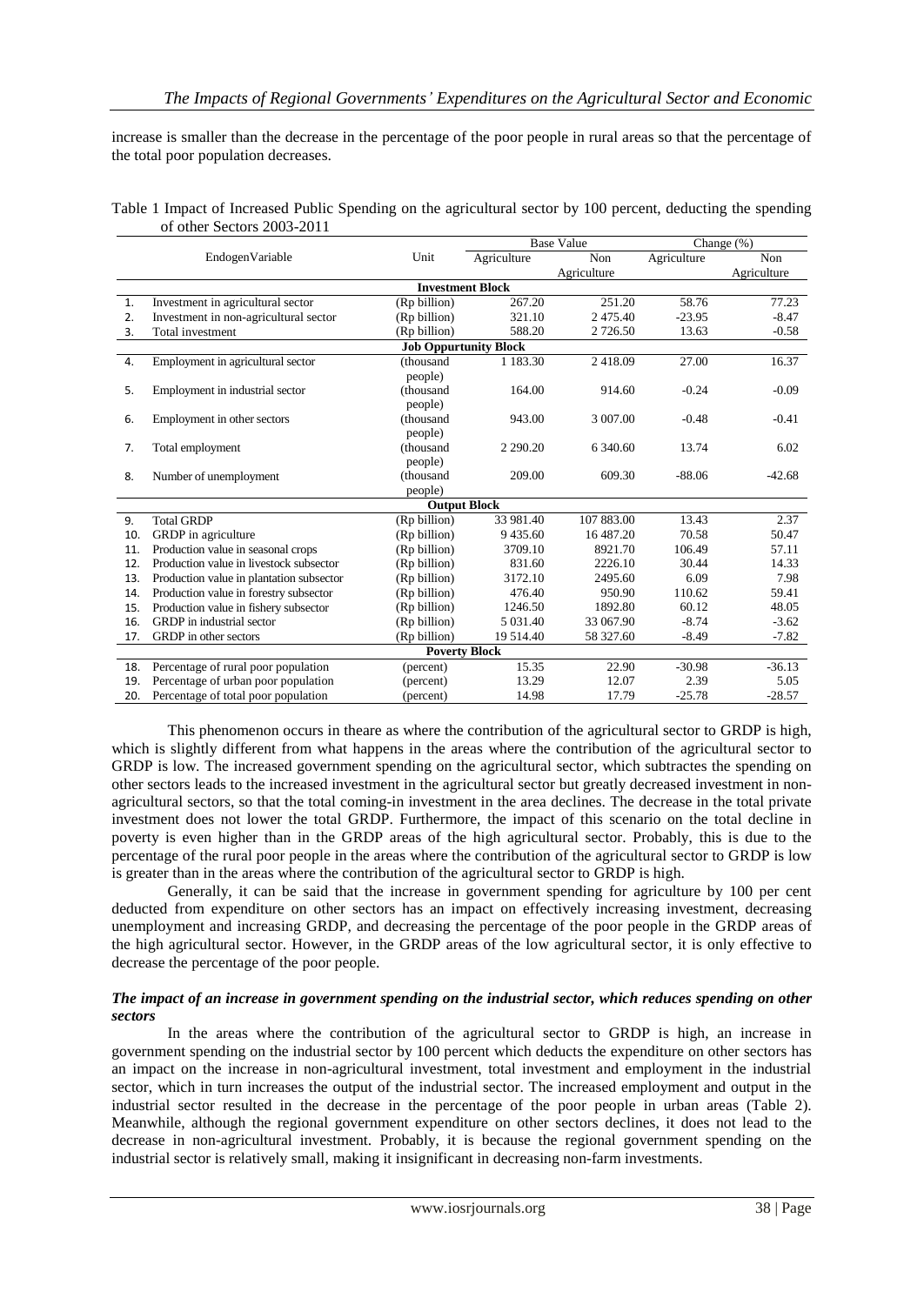The increase in non-agricultural investments has led to the increase in employment opportunities and industrial sector output. On the other hand, the decreased government spending on other sectors has caused the decrease in job opportunities in other sectors. However, due to the increase in non-agricultural investments, the output of other sectors also increases, making the total output or GRDP increase as well. Since the employment in the industrial sector is relatively small compared to the employment in other sectors, the relatively large increase in employment in the industrial sector is not sufficient to compensate the decline in employment in other sectors so that the number of unemployed people increases .

For the agricultural sector, the increased government spending on the industrial sector by 100 percent causes the slight increase in the expenditure on the agricultural sector, which in turn increases investment, employment and output of the agricultural sector to be relatively small. The impact of the GRDP increase in agriculture, industry and other sectors is the decrease in the percentage of poverty in the rural and urban areas, and the total percentage of the poor population.

Table 2 Impact of Increased Government Spending on the Manufacturing Sector by 100 per cent, deducting the spending of other Sectors 2003-2011

|                                              |                              | <b>Base Value</b> |             | Change $(\%)$ |             |  |  |  |
|----------------------------------------------|------------------------------|-------------------|-------------|---------------|-------------|--|--|--|
| Endogen Variable                             | Unit                         | Agriculture       | Non         | Agriculture   | Non         |  |  |  |
|                                              |                              |                   | Agriculture |               | Agriculture |  |  |  |
| <b>Investment Block</b>                      |                              |                   |             |               |             |  |  |  |
| Investment in agricultural sector<br>1.      | (Rp billion)                 | 267.20            | 251.20      | 0.79          | 0.44        |  |  |  |
| Investment in non-agricultural sector<br>2.  | (Rp billion)                 | 321.10            | 2475.40     | 19.90         | $-1.59$     |  |  |  |
| 3.<br>Total investment                       | (Rp billion)                 | 588.20            | 2 726.50    | 11.24         | $-1.40$     |  |  |  |
|                                              | <b>Job Opportunity Block</b> |                   |             |               |             |  |  |  |
| Employment in agricultural sector<br>4.      | (thousand                    | 1 1 8 3 . 3 0     | 2418.09     | 0.35          | 0.13        |  |  |  |
|                                              | people)                      |                   |             |               |             |  |  |  |
| Employment in industrial sector<br>5.        | (thousand                    | 164.00            | 914.60      | 5.24          | $-5.31$     |  |  |  |
|                                              | people)                      |                   |             |               |             |  |  |  |
| Employment in other sectors<br>6.            | (thousand                    | 943.00            | 3 007.00    | $-0.74$       | $-0.08$     |  |  |  |
|                                              | people)                      |                   |             |               |             |  |  |  |
| Total employment<br>7.                       | (thousand                    | 2 2 9 0.20        | 6 340.60    | $-0.40$       | $-0.77$     |  |  |  |
|                                              | people)                      |                   |             |               |             |  |  |  |
| Number of unemployment<br>8.                 | (thousand                    | 209.00            | 609.30      | 8.09          | 7.98        |  |  |  |
|                                              | people)                      |                   |             |               |             |  |  |  |
|                                              | <b>Output Block</b>          |                   |             |               |             |  |  |  |
| <b>Total GRDP</b><br>9.                      | (Rp billion)                 | 33 981.40         | 107 883.00  | 9.19          | 1.36        |  |  |  |
| 10. GRDP in agriculture                      | (Rp billion)                 | 9435.60           | 16 487.20   | 0.47          | 0.07        |  |  |  |
| 11. Production value in seasonal crops       | (Rp billion)                 | 3709.10           | 8921.70     | 1.63          | 0.39        |  |  |  |
| 12. Production value in livestock subsector  | (Rp billion)                 | 831.60            | 2226.10     | 0.43          | 0.09        |  |  |  |
| 13. Production value in plantation subsector | (Rp billion)                 | 3172.10           | 2495.60     | $-1.20$       | $-1.58$     |  |  |  |
| 14. Production value in forestry subsector   | (Rp billion)                 | 476.40            | 950.90      | 1.93          | 0.49        |  |  |  |
| 15. Production value in fishery subsector    | (Rp billion)                 | 1246.50           | 1892.80     | 0.75          | 0.51        |  |  |  |
| 16. GRDP in industrial sector                | (Rp billion)                 | 5 0 3 1 .40       | 33 067.90   | 33.30         | 6.99        |  |  |  |
| GRDP in other sectors<br>17.                 | (Rp billion)                 | 19 5 14.40        | 58 327.60   | 7.19          | $-1.47$     |  |  |  |
| <b>Ppoverty Block</b>                        |                              |                   |             |               |             |  |  |  |
| 18. Percentage of rural poor population      | (percent)                    | 15.35             | 22.90       | $-0.01$       | $-0.11$     |  |  |  |
| 21. Percentage of urban poor population      | (percent)                    | 13.29             | 12.07       | $-3.06$       | $-3.99$     |  |  |  |
| 22. Percentage of total poor population      | (percent)                    | 14.98             | 17.79       | $-1.93$       | $-2.64$     |  |  |  |

In the areas where the contribution of the agricultural sector to GRDP is high, the increased government spending on the industrial sector which subtracts the spending on other sectors has caused nonagricultural sector investment and total investment to decline. As a result, the job oppurtunities in the industrial sector and other sectors decline, increasing the number of jobless people. The decrease in job oppurtunities in the industrial sector has no impact on GRDP decline in the industrial sector. The GRDP in the industrial sector increases due to an increase in non- agricultural investments. On the other hand, because government spending on other sectors declines, the GRDP of other sectors also declines. However, the decreased GRDP in other sectors is smaller than the increased GRDP in the industrial sector, increasing the total GRDP. The decrease in the percentage of the poor people in rural and urban areas, and the total poor population is greater than in the areas where the contribution of the agricultural sector to GRDP is high. Probably, it is due to the percentage of the poor people in the urban areas, where the contribution of the agricultural sector to GRDP is low, is greater than in the areas where the contribution of the agricultural sector to GRDP is high.

# **V. Conclusion**

a. Allocation of regional government spending in Indonesia is not stressed on the development of certain economic sectors.